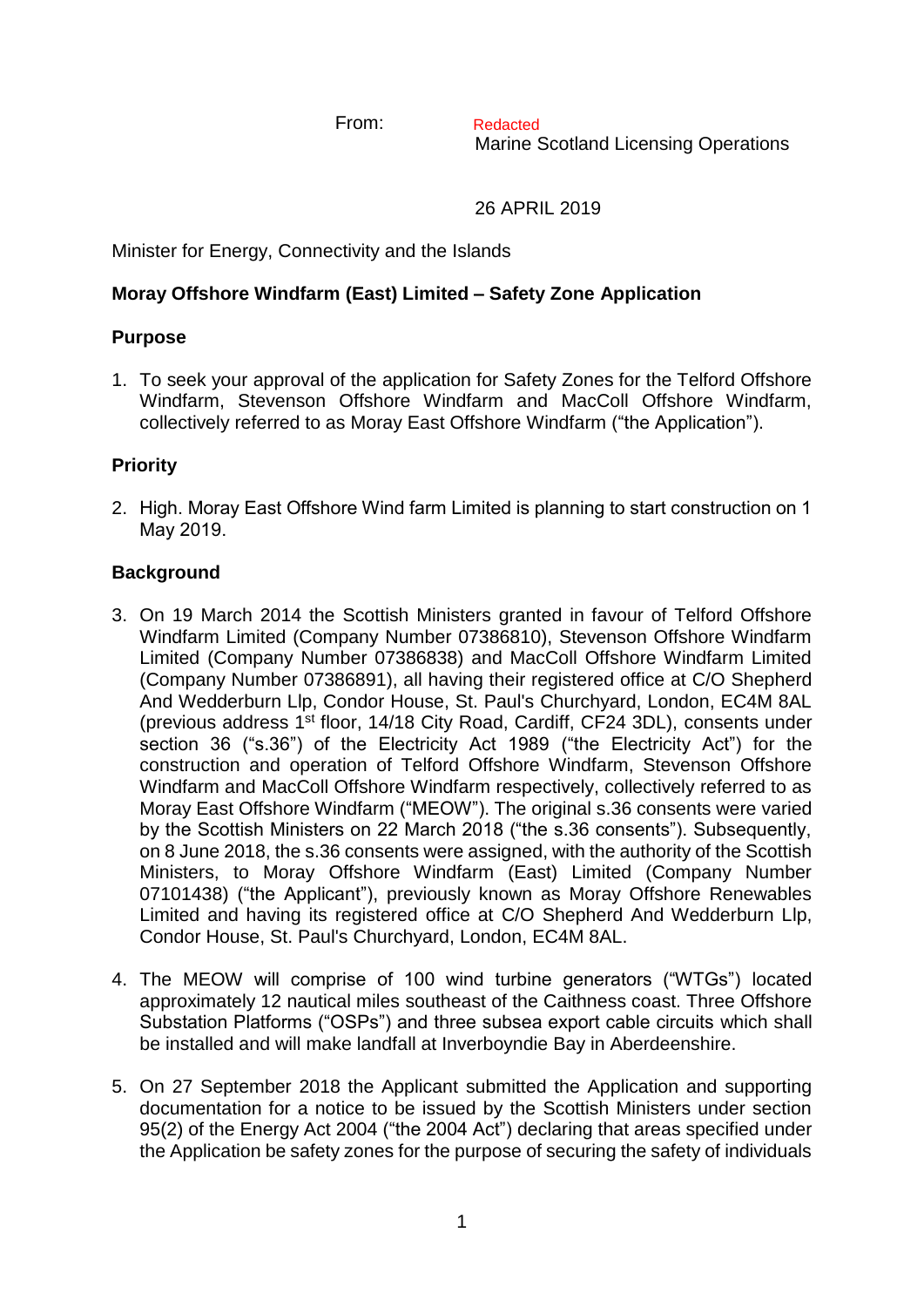and vessels in the vicinity of the development site during the period of its construction, operation and maintenance.

- 6. The consultation period ran from 18 October 2018 to 26 November 2018, exceeding the 28 day minimum consultation period set out in the Electricity (Offshore Generating Stations) (Safety Zones) (Application Procedures and Control of Access) Regulations 2007 ("the 2007 Regulations") and included a notice of application ("Public Notice") in local and national newspapers and trade journals. Full details on the consultation process are included at paragraphs 19 to 23 of this submission.
- 7. Copies of the Application and supporting documentation were also made available to download from the Moray East website and the Marine Scotland website.

#### **Ministerial Powers**

- 8. Applications for safety zones for renewable energy installations are permitted under section 95(2) of the 2004 Act. On 1 April 2017 responsibility for determination of Safety Zone applications within Scottish waters (or an area of waters in a Scottish part of a Renewable Energy Zone) was transferred from the Department for Business, Energy and Industrial Strategy to the Scottish Ministers under section 62 of the Scotland Act 2016.
- 9. Section 95(2) of the 2004 Act states that the Scottish Ministers may issue a notice declaring that such areas as are specified or described in the notice are to be safety zones, if the Minister considers it is appropriate for the purpose of securing the safety of:

*"a) the renewable energy installation or its construction, extension or decommissioning,*

*b) other installations in the vicinity of the installation or the place where it is to be constructed or extended,*

*c) individuals in or on the installation or other installations in that vicinity, or d) vessels in that vicinity or individuals on such vessels."*

#### **Consideration of Application**

- 10[.The Application,](http://marine.gov.scot/data/moray-east-offshore-windfarm-safety-zone-application) as submitted, includes a supporting safety case, an overview of marine traffic survey data presented in the Navigational Risk Assessment , submitted in 2010, and traffic survey data gathered over a further 28 days in 2018. The Application also includes consideration of the impacts of construction, operation and maintenance works and the implementation of any safety zone(s) on other users of the sea.
- 11.The Applicant is seeking a notice declaring the following safety zones: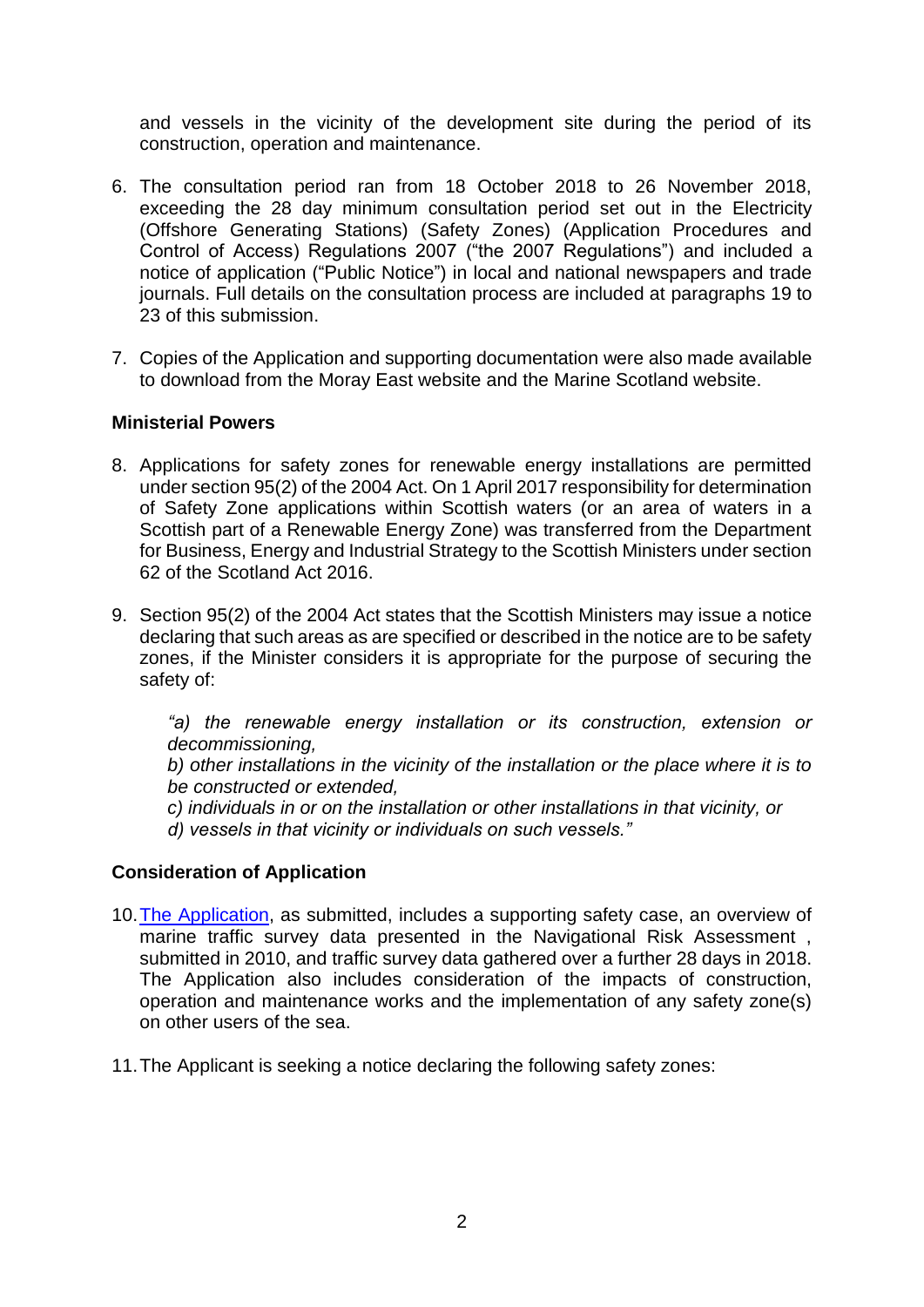| During<br>Construction      | Mandatory "rolling" 500 metre safety zones around each WTG<br>or OSP and/or their foundations, whilst construction works are<br>in progress, as indicated by the presence of a construction<br>vessel (including Service Operation Vessels ("SOV") whilst<br>displaying Restricted in their Ability to Manoeuvre ("RAM")<br>status). Triggering of the safety zones will only include the SOV<br>when it is attached to or on station next to a structure. A<br>maximum of three 500 metre safety zones are allowed to be<br>active at any one time. |
|-----------------------------|------------------------------------------------------------------------------------------------------------------------------------------------------------------------------------------------------------------------------------------------------------------------------------------------------------------------------------------------------------------------------------------------------------------------------------------------------------------------------------------------------------------------------------------------------|
|                             | Mandatory pre-commissioning 50 metre safety zones around<br>each WTG or OSP and/or their foundations when construction<br>works have been completed but prior to the commissioning of<br>the development or where construction works have only been<br>partially completed.                                                                                                                                                                                                                                                                          |
| During major<br>maintenance | Mandatory 500 metre safety zones around all "major<br>maintenance" work being undertaken. Major maintenance is<br>defined as any activity involving large vessels such as Jack-up<br>Construction Vessels ("JUP"), floating barges and Heavy Lift<br>Vessels ("HLV") which are RAM. This includes SOVs whilst<br>displaying RAM status. Triggering of the safety zones will only<br>include the SOV when it is attached to or on station next to a<br>structure. A maximum of one 500 metre safety zone is allowed<br>to be active at any one time.  |

- 12.The 500 metre safety zones would be implemented on a rolling basis. The rolling basis ensures that safety zones are only "live" for those specific areas of the total site in which activities are taking place – the Applicant has stated that during the construction phase, no more than three safety zones would be in place at any one time, as indicated by the presence of a construction vessel or SOV. Multiple 50 metre pre-commissioning safety zones will be deployed at any one time – up to 103, given that the development will comprise of 100 WTGs and three OSPs. It is expected that no more than one 500 metre major maintenance safety zone will be active at any one time.
- 13.The Marine Scotland Licensing Operations Team ("MS-LOT") is satisfied that, due to the high level of marine traffic in the area, it is appropriate to issue a notice specifying a rolling programme of safety zones during the construction, operation and maintenance phases of the project to achieve the objectives set out in section 95(2) of the 2004 Act. The implementation of "rolling safety zones" minimises potential disruption for other marine users, by restricting safety zone implementation to certain circumstances and time-frames and is more proportionate than the implementation of a permanent exclusion zone. MS-LOT believes that the implementation of the safety zones, as described in the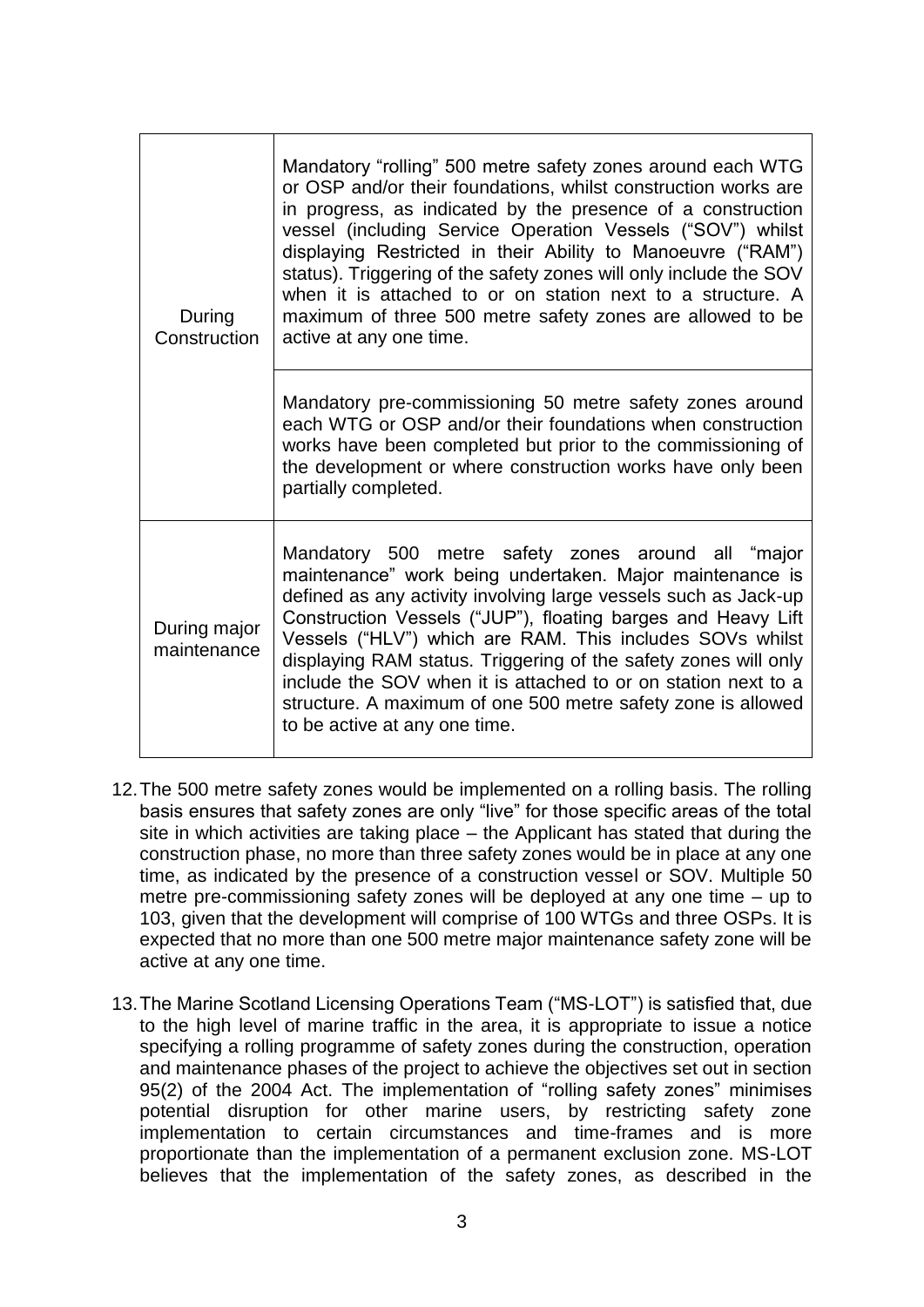Application and supporting documentation, is proportionate in securing the objectives set out at section 95(2) of the 2004 Act whilst minimising disruption to other marine users.

14.Further detail on vessel management during the construction and operation of the development is included in the combined Vessel Management Plan ("VMP") and Navigational Safety Plan ("NSP"), prepared to fulfil conditions 15 and 17 respectively of the s.36 consents. The combined VMP and NSP refers to the Application and states how safety zones will be implemented and how these relate to other aspects of marine coordination, such as guard vessels and buoyed construction areas. MS-LOT consulted the Northern Lighthouse Board ("NLB"), the Maritime and Coastguard Agency ("MCA"), Scottish Natural Heritage ("SNH"), Whale and Dolphin Conservation ("WDC") and Scottish Fishermen's Federation ("SFF") on the combined VMP and NSP, no objections were raised or comments made regarding the implementation of safety zones at this stage.

## **Compliance with the Legislation**

- 15.Section 95 of the 2004 Act is implemented in conjunction with Schedule 16 to the Act and in accordance with the following Department for Energy and Climate Change ("DECC") Guidance, ['Applying for safety zones around offshore renewable](https://itportal.beis.gov.uk/EIP/pages/files/file40651.pdf)  [energy installations'](https://itportal.beis.gov.uk/EIP/pages/files/file40651.pdf) (November 2011) ("DECC 2011 Guidance").
- 16.Section 4 of the DECC 2011 guidance sets out the process for applying for a safety zone, which includes the requirement for an application for consent under s.36 of the Electricity Act to consider whether a safety zone is needed as part of the assessment of the impact of the proposed installation on the safety of navigation. The need for, and environmental impact of, safety zones was identified in the original [Environmental Statement](http://marine.gov.scot/datafiles/lot/MORL/Environmental_statement/) (2012) which accompanied the application for consents under s.36 of the Electricity Act and the application for marine licences under section 20(1) of the Marine (Scotland) Act 2010 and under section 65(1) of the Marine and Coastal Access Act 2009.
- 17.Part 3 of Schedule 16 to the 2004 Act sets out the requirements for safety zone applications. Applications are required to describe, by way of a map, the place where the renewable energy installation is to be, or is being, constructed, extended, operated or decommissioned and the waters in relation to which any declaration applied for will establish a safety zone. Applications are also required to describe the other provisions the Applicant asks to be included in the notice applied for and any other information prescribed in Regulations made by the Scottish Ministers. The Application submitted by the Applicant on 27 September 2018 fulfils all requirements of Part 3 of Schedule 16 of the 2004 Act. All other Parts to Schedule 16 place obligations only on the Scottish Ministers.
- 18.MS-LOT is satisfied that the Application meets the requirements and therefore, the Applicant has complied with all requirements set out in Section 4 of the DECC 2011 Guidance and Part 3 of Schedule 16 to the 2004 Act.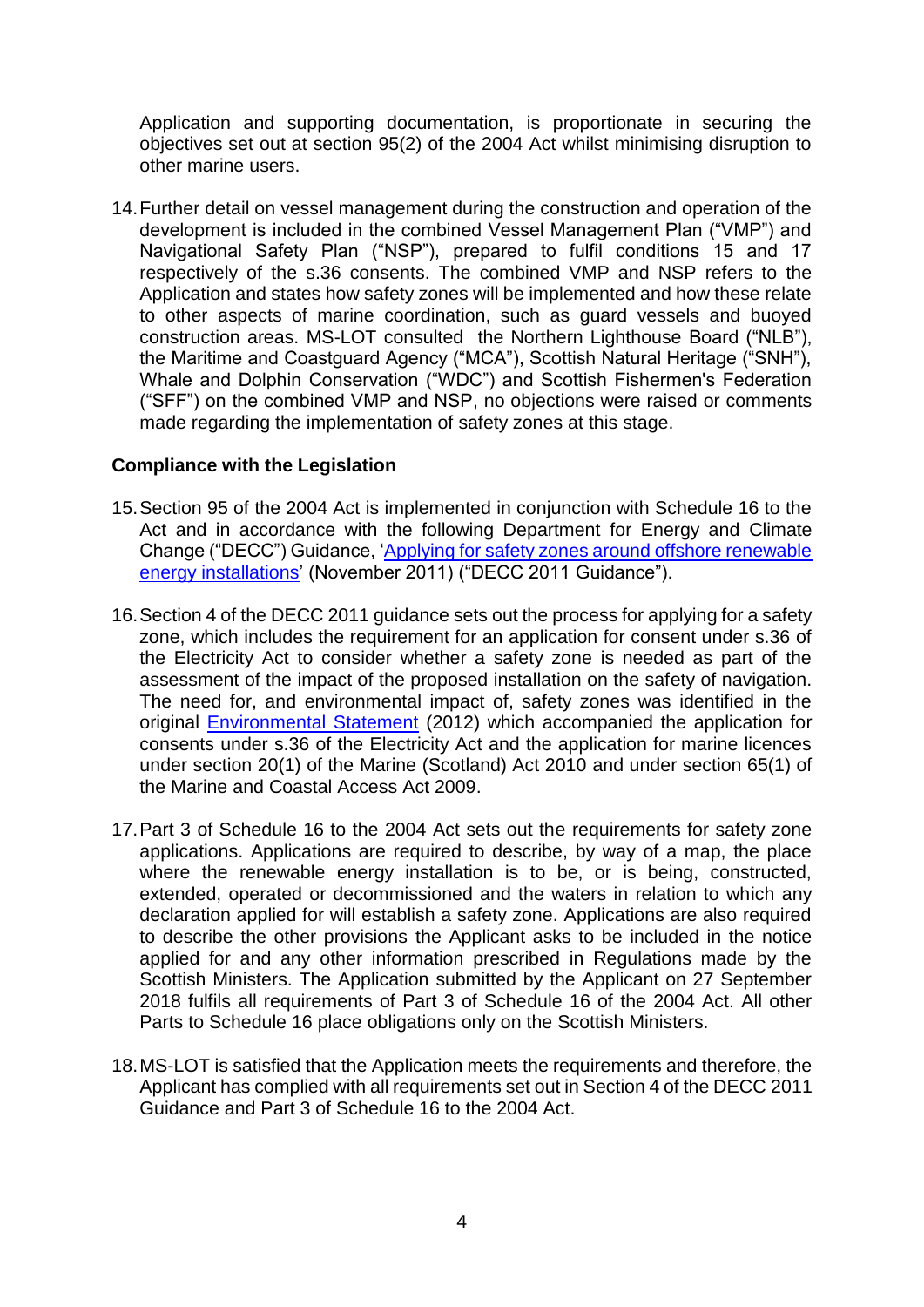## **Public Consultation**

- 19.A Public Notice was published and served by the Applicant in accordance with the requirements of the 2007 Regulations, which requires the Public Notice to be published for two successive weeks in one or more local newspapers, in Lloyd's List and in one or more national newspapers, the Edinburgh Gazette and in one or more appropriate fishing trade journals. The Public Notice was published in the Press and Journal, Fishing News, Lloyd's List, the Edinburgh Gazette, Kingfisher Fortnightly Bulletin and the Herald for two successive weeks.
- 20.The consultation period ran for a period of 39 days, from 18 October 2018 to 26 November 2018, therefore exceeding the 28 day minimum period required under Regulation 6 of the 2007 Regulations.
- 21.Notices were also issued to the harbour masters of ports likely to be affected by the Application and the relevant sector office of the MCA, with the ports affected requested to display the Public Notice at an address accessible during normal office hours by members of the public likely to be affected by the application (such as public noticeboards) for a period of at least two weeks as per the requirements of the 2007 Regulations.
- 22.Copies of the Application were also available on the Moray East website and Marine Scotland's website.
- 23.MS-LOT is, therefore, satisfied that the application was suitably advertised under the terms of the 2004 Act and the 2007 Regulations.

#### **Consultation responses**

- 24.A range of views about the safety zones were requested by the Applicant. Whilst there was general acceptance that safety zones of the dimensions and applications set out in the Application were reasonable measures to secure the safety of mariners and those people working on the WTGs and OSPs, a number of consultees raised concerns about aspects of the requested safety zone regime. A summary of the views of individual consultees and the Applicant's response to the points raised is set out below.
	- i. *The Cruising Association* offered no substantive comments on the Application.
	- ii. *Invergordon Harbour Master* confirmed that the safety zone notice would be displayed on their notice boards and requested clarification that the use of safety zones would be promulgated through Notice to Mariners ("NtMs").

*Applicant's response* – the Applicant confirmed that the use of the safety zones will be promulgated through NtMs should the Application be successful.

*Marine Scotland's response* – MS-LOT is satisfied that the Applicant has fully addressed the points raised by Invergordon Harbour Master in response to the Application.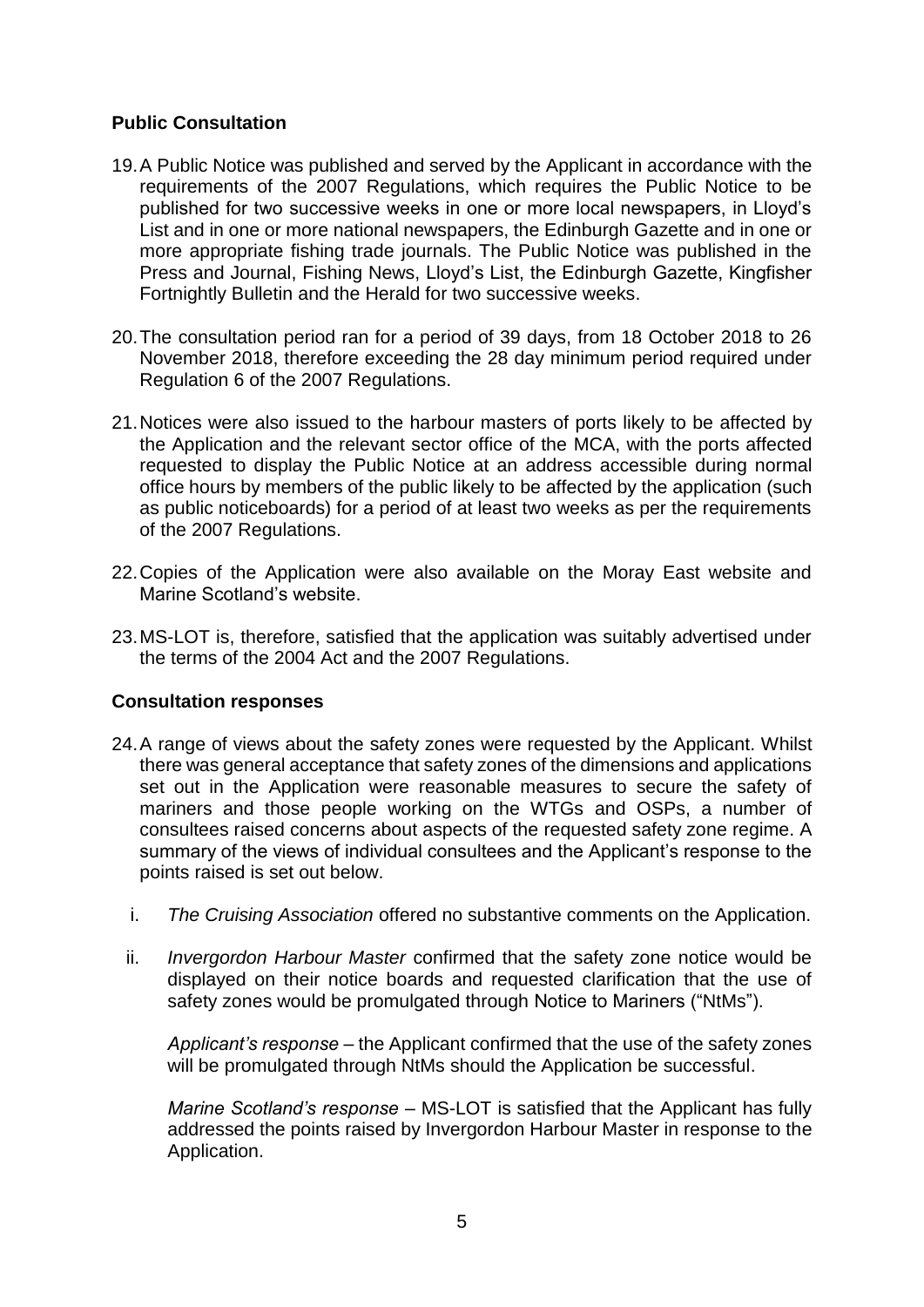iii. *The MCA* stated that they support the 500 metre safety zone around the individual renewable energy installations during construction, major maintenance or decommissioning (as indicated by large construction vessels such as jack ups etc.), and a rolling 50 metre safety zone around installations during the construction phase until commissioning. However, the MCA believes that there is not sufficient evidence to support the establishment of a 500 metre safety zone when the SOV is present as there is a clear difference between the need for a safety zone where large vessels are conducting major works for a long period of time, and the use of the SOV. The MCA maintains that the use of the SOV should fit the internationally recognised law of the sea; through maintaining safe distances, and sufficient look out via visual observations, radio watches and radar, and believes that there is no real benefit, based on the evidence given, for applying a 500 metre safety zone for the SOV on this occasion. Therefore, MCA concluded that SOVs should not trigger a 500 metre zone.

The MCA also noted that the Application states "around each wind farm or OfTI structure", which implies it could be around the whole area rather than the individual renewable energy installations.

*Applicant's response –*the request for safety zones around SOVs displaying RAM status when the SOV is attached to or on station<sup>1</sup> next to a structure is in line with 2007 Regulations part 1(2) which states that "major maintenance works" means works relating to any renewable energy installation which has become operational, requiring the attachment to, or anchoring next to, such an installation of a self-elevating platform, jack-up barge, crane barge or other maintenance vessel.

*Marine Scotland's Response* – The 2007 regulations, state that any vessel attached or anchored to a structure could trigger a 500 metre safety zone. the Applicant varied its Application to comply fully with the regulations. This variation ensured that just SOVs in RAM status that are on station next to the structure (wind turbine or offshore substation) would trigger a 500 metre zone. MS-LOT is satisfied that the varied application complied with the 2007 regulations and therefore the point raised by MCA is now addressed.

- iv. *Nairn Harbour Master* offered no comments on the Application and agreed to display safety zone notice on their public notice board.
- v. *The NLB* stated that it had no objections to the Application and recommended that the Applicant should liaise with local marine stakeholders, the UK Hydrographic Office and the fishing industry to ensure the promulgation of information regarding the safety zones.

1

 $1$  On station means that a vessel is using its navigation and propulsion systems to hold position at a specific and precise geographical location. The SOV is an example of this whereby it will use its dynamic positioning systems (including thrusters and propellers) to manoeuvre and hold in position alongside a structure. This system is more advanced than a vessel using its anchors, noting that for the purpose of the Application the proposed SOV only has forward anchors, meaning that it would not be able to manoeuvre itself into close proximity to the structure using the anchors given the effects of tide and weather (i.e. anchor swing).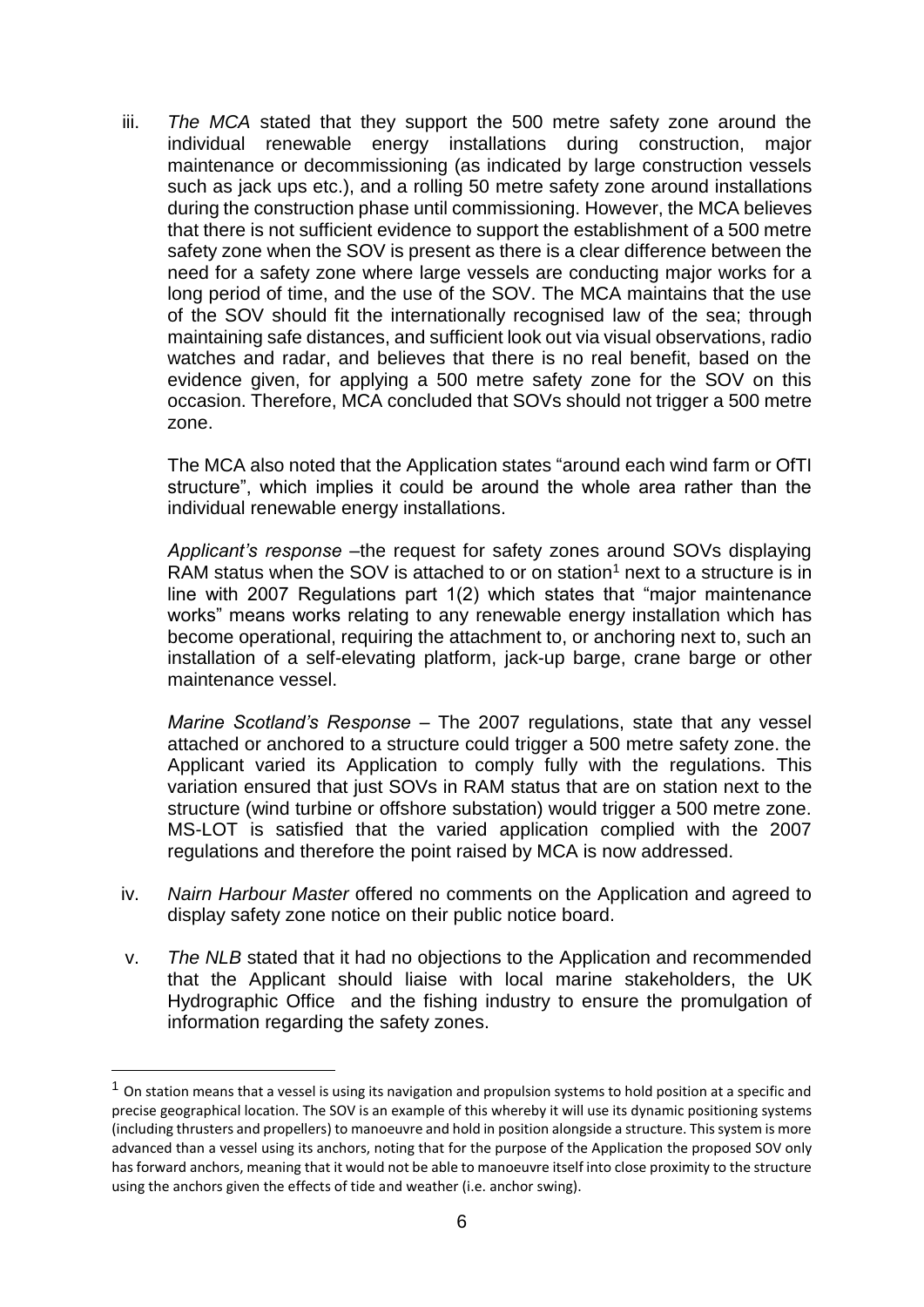- vi. *Royal Yachting Association Scotland* agreed with the Application and offered no further comments.
- vii. *The SFF* objected to the proposals on the basis that until a number of issues are fully addressed, the development will not comply with Scotland's National Marine Plan, especially General Policies 4 and 17 along with Sea Fishery Policies 1, 2 and 3.

The SFF highlighted the need to guard any subsea structures which are not being worked on, noting that this can pose a hazard to commercial fisheries operations, and the need to communicate with the fishers operating in the area.

The SFF sought clarity on the issue of mechanical protection, including an explanation as to why and how all the cables are buried and protected. SFF also queried whether the particular needs of the barges are adequately catered for in terms of space and whether they will have electronic monitoring of their positions, as described in the VMP.

*Applicant's response –* Referring to the Application, the Applicant notes that the safety zones are designed to manage potential interactions between third party vessels and the MEOW construction and maintenance activities, with a view to securing the safety of the assets and other installations, individuals and vessels in their vicinity. This Application is being made in line with the requirements under Section 95 and Schedule 16 of the 2004 Act and the 2007 Regulations respectively.

The Applicant states that, as noted within the Application report (specifically within sections 11.2, 11.3, 11.4, 11.6, 13.2 and 14), the site will be marked as a construction zone (through marker buoys as approved by NLB) and guard vessels will be place in the area which will enable vessels approaching the MEOW to be informed of the risk (of subsea structures which are not being worked on). In addition, construction details will be promulgated through NtMs, including the Kingfisher Fortnightly Bulletin, and the Applicant will continue to have regular contact with the fishing stakeholders through the Commercial Fisheries Working Group ("CFWG") meetings, the company's Fisheries Liaison Officer ("FLO") and through a FLO on board construction vessels. Section 11.2 has been further updated to set out the approach to piles which do not pierce the surface of the water.

The Applicant notes that cable protection (including burial and requirement for mechanical protection) is addressed within the wind farm Cable Plan (for the inter-array and the OSP interconnector cables) and within the OfTI Cable Plan (for the export cables) both of which have been submitted to and approved by MS-LOT.

The Applicant states that the issue of vessel movement, including barges, has been discussed with the SFF and individual fishermen and will be addressed within the Commercial Fisheries Mitigation Strategy ("CFMS"). All construction vessels will have an Automatic Identification System and their locations will be monitored via the marine coordination centre.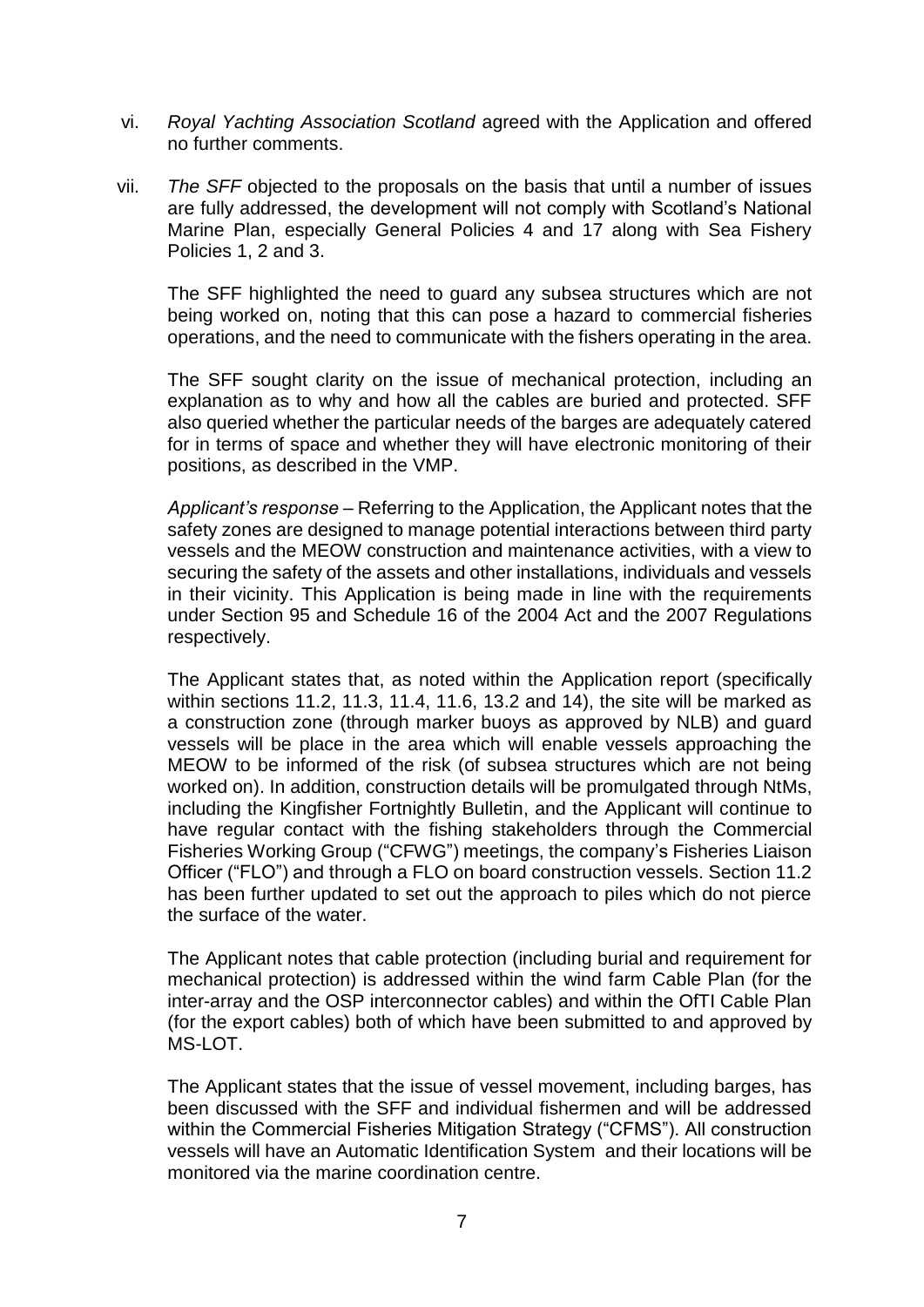*Marine Scotland's response –* MS-LOT is satisfied that the Applicant has fully addressed the points raised by the SFF in response to this Application. In addition, MS-LOT has consulted with SFF on the plans mentioned in its response, the wind farm and OfTI Cable Plans and the VMP. SFF had direct input and their specific concerns have been addressed during those consultations. Plans have been updated to ensure that the interests and safety of the catching sector are taken into account. Therefore, MS-LOT is satisfied that these issues have been resolved.

- viii. *SNH* offered no comments on the Application.
- ix. *The UK Chamber of Shipping ("UKCoS")* offered no comments on the Application and noted that the proposal is in accordance with the DECC 2011 Guidance, which UKCoS understands to be the most up to date guidance, and therefore UKCoS has no objections to the proposal and no additional comments to make.
- x. *Public representation -* A local skipper, voiced his concern over the loss of fishing ground due to operations associated with the MEOW, stating fishing areas and that he has been fishing in those areas for a number of years. The individual stated that they had been in communication with the survey vessel Kommandor Stuart, used by the Applicant for unexploded ordnance surveying, over the past six months to try to allow the surveys to continue but that he was concerned for the future of his business and crew due to cumulative impacts with Beatrice Offshore Wind Farm.

*Applicant's response* – the Applicant stated that it will continue to engage with the fishing industry through CFWG meetings, through the issue of NtMs (including the Kingfisher Fortnightly Bulletin) and engaging directly with fishermen potentially affected by the construction and maintenance activities. The Applicant also acknowledged the potential for interaction between construction activities and fishing activities and will continue to engage directly with the individual.

*Marine Scotland's response* – MS-LOT is satisfied that the Applicant has fully addressed the points raised by the member of the public in response to the Application.

- xi. *Fishing Industry Representative -* A member of the public, identified by the Applicant as a wider fishing industry representative*,* stated that the Application was acceptable so long as the 500 metre safety zone reverts to 50 metre when no maintenance work is being carried out.
- 25.MS-LOT is satisfied that the Applicant has responded to the consultation responses received and no further updates are required to the Application and the supporting documentation.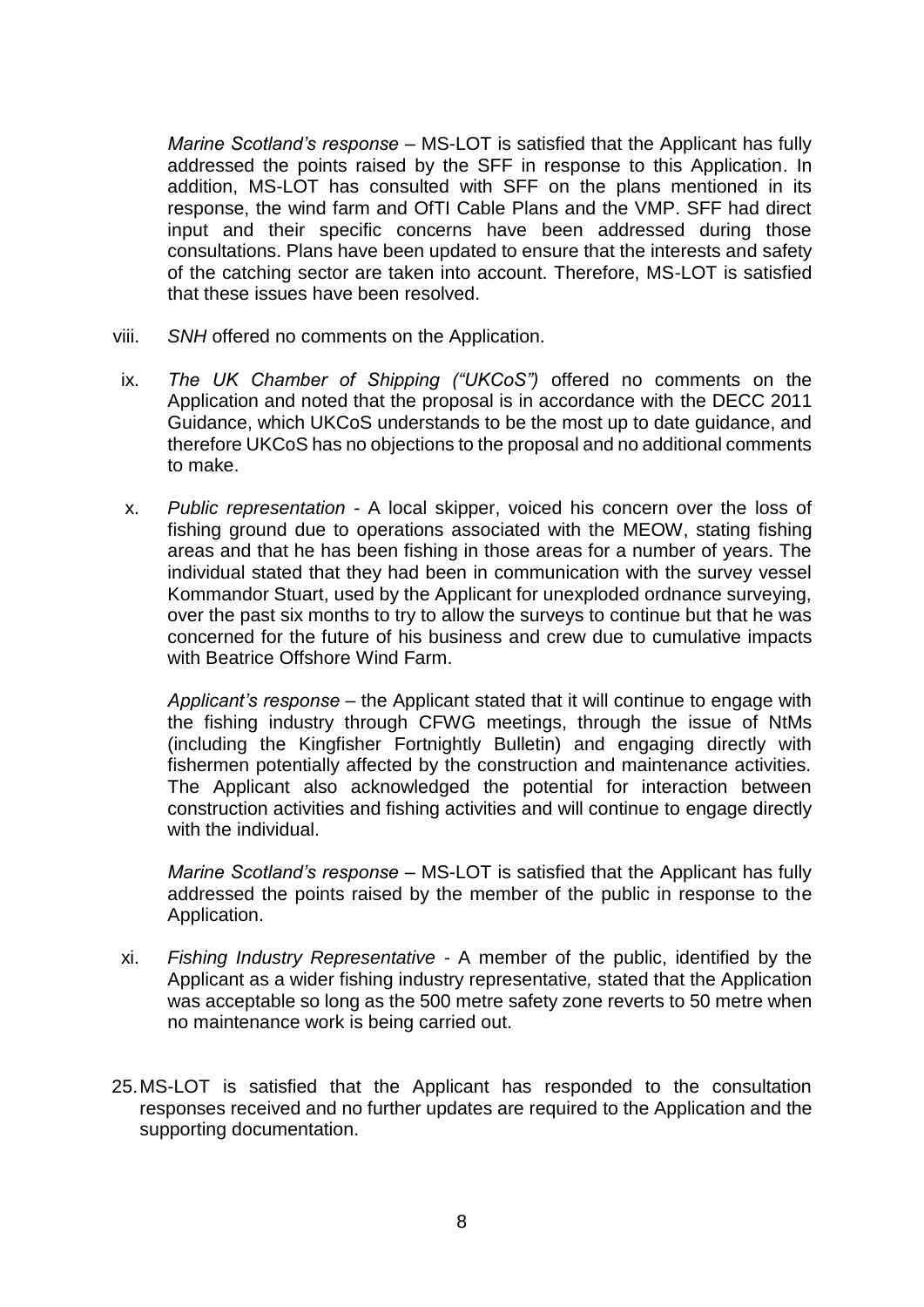# **Objections**

- 26.Part 4 of Schedule 16 to the 2004 Act includes provisions regarding objections to an application. Part 4(3) prescribes that where objections, or copies of objections, to an application have been sent to the Scottish Ministers in compliance with the regulations, the Scottish Ministers must, "consider those objections, together with all material considerations, with a view to determining whether a public inquiry should be held with respect to the application; and if he thinks it is appropriate to do so, must cause a public inquiry to be held…".
- 27.The objections received from the SFF (outlined at Paragraph 25(vii) above) and the MCA with regards to safety zones for SOVs (outlined at Paragraph 25(iii) above) has been considered in detail by both the Applicant and Marine Scotland.
- 28.MS-LOT is satisfied that a public inquiry would not provide any new or additional material for the Minister's consideration and would advise that a public inquiry is not required in this instance.

# **Right of appeal**

- 29.Where the Scottish Ministers reject an application, the Applicant may lodge an appeal with the Scottish Ministers within 28 days of the date of the letter rejecting the Application (as set out in the DECC 2011 Guidance ). Any appeals will be considered in consultation with the MCA.
- 30.Please note, however, that any party to the decision has the right to submit an application for judicial review to the Court of Session. Substantive grounds for challenge under judicial review are illegality, irrationality (or unreasonableness), procedural impropriety and proportionality. European Convention on Human Rights considerations (such as the deprivation of private property) are also relevant grounds.

# **Options**

- 31.The Scottish Ministers may choose to:
	- 1) Approve the application for Safety Zones;
	- 2) Reject the application for Safety Zones;
	- 3) Propose that a Safety Zone notice should be established which is materially different from that applied for; or
	- 4) Call a public inquiry.

#### **Recommendations**

32.That you grant the Application for Safety Zones for the MEOW during construction and major maintenance works, noting that a separate application will be made for the decommissioning phase. That you issue a notice, in accordance with the requirements of Section 95(6) of the 2004 Act, declaring that the areas specified under the Application are safety zones for the purposes of securing the safety of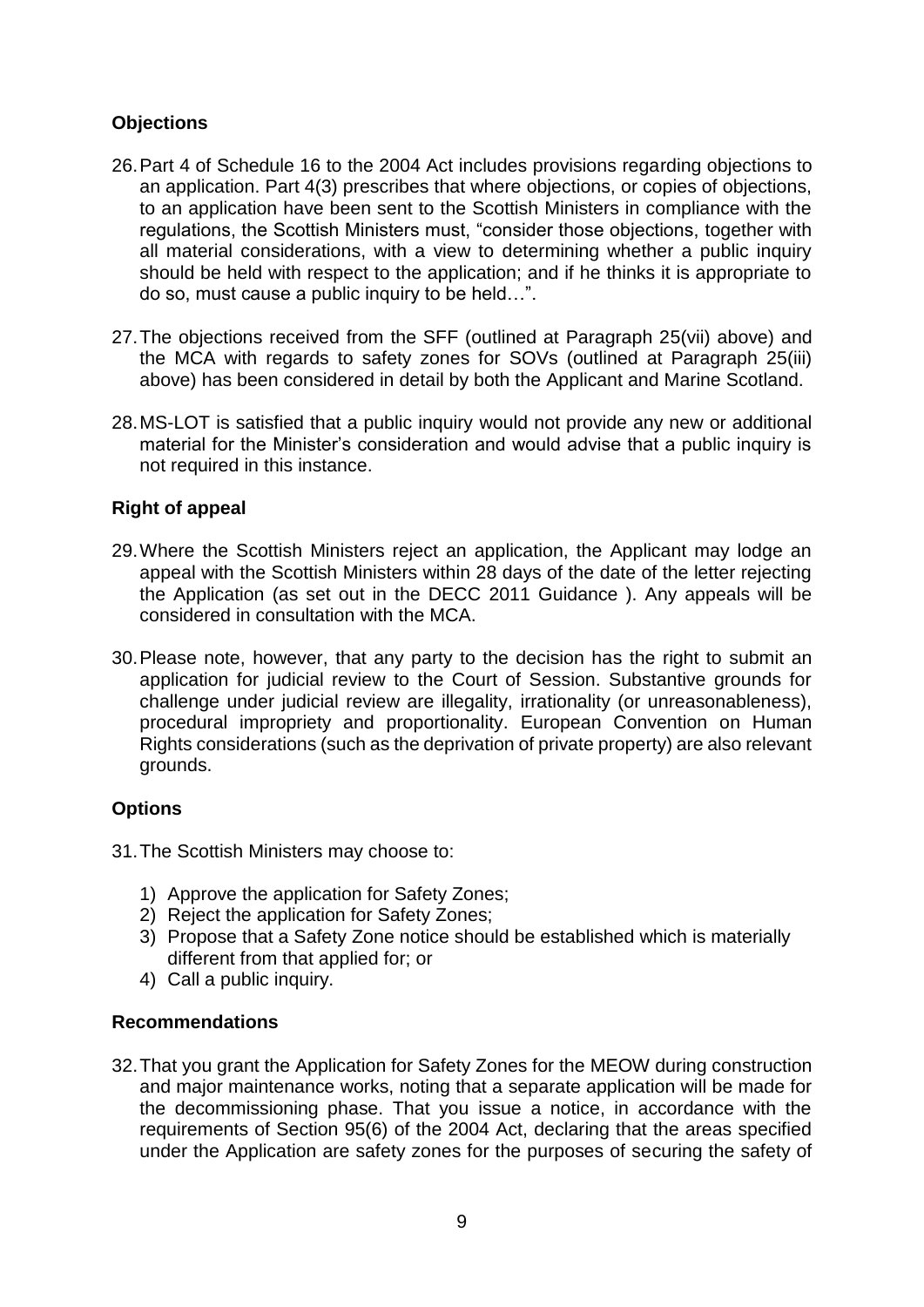the MEOW, individuals and vessels in its vicinity during the period of its construction, operation and maintenance.

Redacted

**Marine Scotland Licensing Operations Team** Ext: 41700